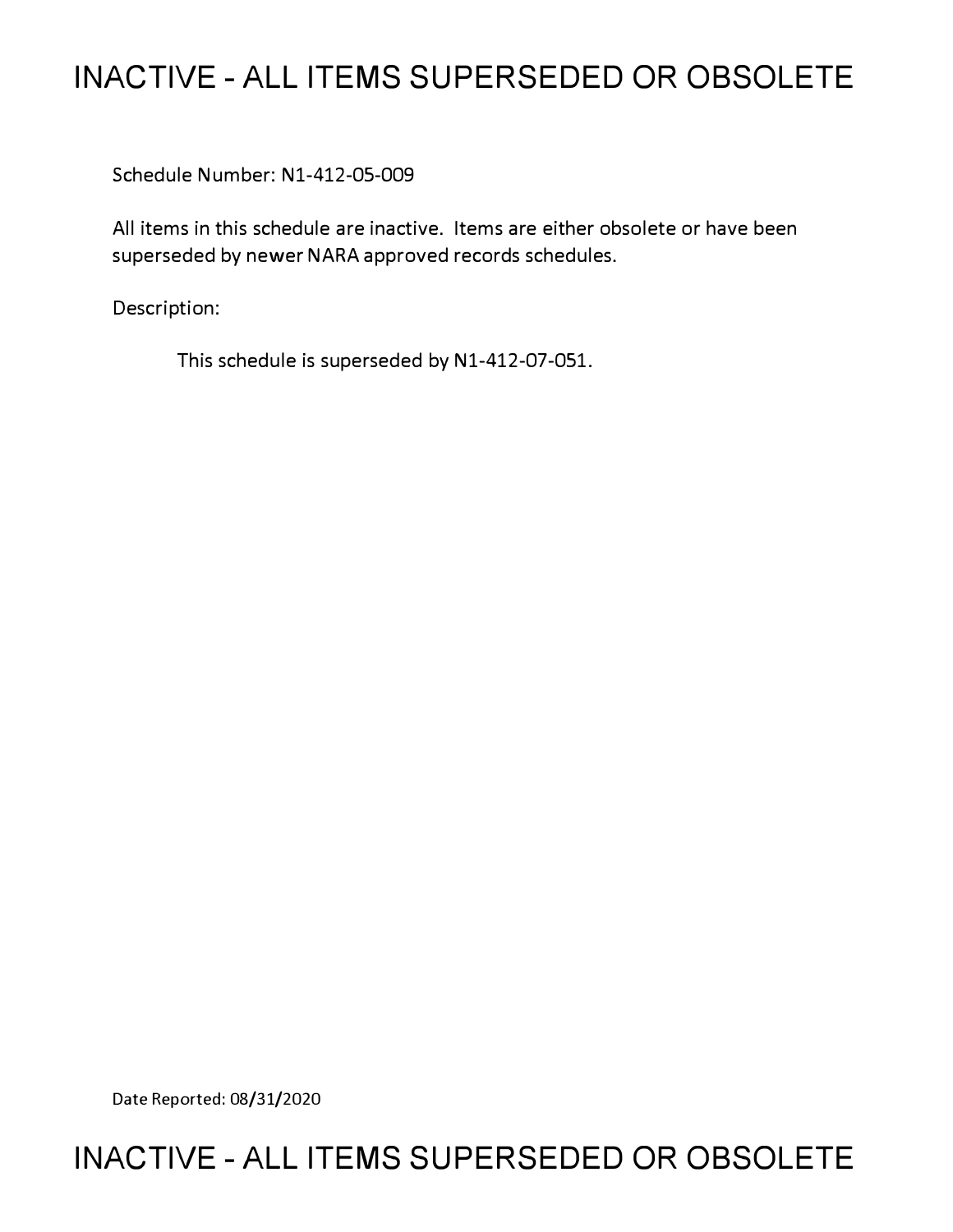| <b>REQUEST FOR RECORDS DISPOSITION AUTHORITY</b>                               |                                                                                                                                                                                                                                                                                                                                                                                                              |                     |              | <b>JOB NUMBER</b><br>$721 - 412 - 05 - 9$                                                                                                        |                                       |  |  |
|--------------------------------------------------------------------------------|--------------------------------------------------------------------------------------------------------------------------------------------------------------------------------------------------------------------------------------------------------------------------------------------------------------------------------------------------------------------------------------------------------------|---------------------|--------------|--------------------------------------------------------------------------------------------------------------------------------------------------|---------------------------------------|--|--|
| To: NATIONAL ARCHIVES and RECORDS ADMINISTRATION (NIR)<br>WASHINGTON, DC 20408 |                                                                                                                                                                                                                                                                                                                                                                                                              |                     |              | <b>DATE RECEIVED</b><br>$9 - 1 - 2005$                                                                                                           |                                       |  |  |
| 1. FROM (Agency or establishment)                                              |                                                                                                                                                                                                                                                                                                                                                                                                              |                     |              | <b>NOTIFICATION TO AGENCY</b>                                                                                                                    |                                       |  |  |
| U.S. Environmental Protection Agency                                           |                                                                                                                                                                                                                                                                                                                                                                                                              |                     |              |                                                                                                                                                  |                                       |  |  |
| 2. MAJOR SUBDIVISION                                                           |                                                                                                                                                                                                                                                                                                                                                                                                              |                     |              | In accordance with the provisions of 44 U.S.C.<br>3303a, the disposition request, including<br>amendments, is approved except for items that may |                                       |  |  |
| Office of Prevention, Pesticides and Toxic Substances                          |                                                                                                                                                                                                                                                                                                                                                                                                              |                     |              |                                                                                                                                                  |                                       |  |  |
| <b>3. MINOR SUBDIVISION</b>                                                    |                                                                                                                                                                                                                                                                                                                                                                                                              |                     |              | marked "disposition not approved" or<br>be<br>"withdrawn" in column 10.                                                                          |                                       |  |  |
| <b>Information Management Division</b>                                         |                                                                                                                                                                                                                                                                                                                                                                                                              |                     |              |                                                                                                                                                  |                                       |  |  |
|                                                                                | 4. NAME OF PERSON WITH WHOM TO CONFER                                                                                                                                                                                                                                                                                                                                                                        | <b>S. TELEPHONE</b> | <b>DATE</b>  |                                                                                                                                                  | <b>ARCHIVIST OF THE UNITED STATES</b> |  |  |
|                                                                                | <b>Constance Downs</b>                                                                                                                                                                                                                                                                                                                                                                                       | 202-566-1669        | 21266        |                                                                                                                                                  | Aller Liergister                      |  |  |
| <b>DATE</b>                                                                    | proposed for disposal on the attached $\sum$ page(s) are not now needed for the business of this agency or will not be needed after the<br>retention periods specified; and that written concurrence from the General Accounting Office, under the provisions of Title 8 of the<br>GAO manual for Guidance of Federal Agencies,<br>is not required;<br>is attached; or<br>SIGNATURE OF AGENCY REPRESENTATIVE | has been requested. | <b>TITLE</b> |                                                                                                                                                  |                                       |  |  |
| AUG 3 0 2005<br>ared entered                                                   |                                                                                                                                                                                                                                                                                                                                                                                                              |                     |              | <b>Acting Agency Records Officer</b>                                                                                                             |                                       |  |  |
| 7.<br><b>Item</b><br>No.                                                       | 8. DESCRIPTION OF ITEM AND PROPOSED<br><b>DISPOSITION</b>                                                                                                                                                                                                                                                                                                                                                    |                     |              | <b>10. ACTION TAKEN</b><br>9. GRS OR<br>(NARA USE ONLY)<br><b>SUPERSEDED JOB</b><br><b>CITATION</b>                                              |                                       |  |  |
|                                                                                | EPA 292 TSCA Section 12(b) Notice of Export Files                                                                                                                                                                                                                                                                                                                                                            |                     |              |                                                                                                                                                  |                                       |  |  |
| 115-109                                                                        | ce hermon<br><b>PREVIOUS EDITION NOT USABLE</b>                                                                                                                                                                                                                                                                                                                                                              | nwmp nwmu           |              |                                                                                                                                                  | STANDARD FORM SF 115 (REV. 3-91)      |  |  |

 $\sqrt{2}$ 

**NWML**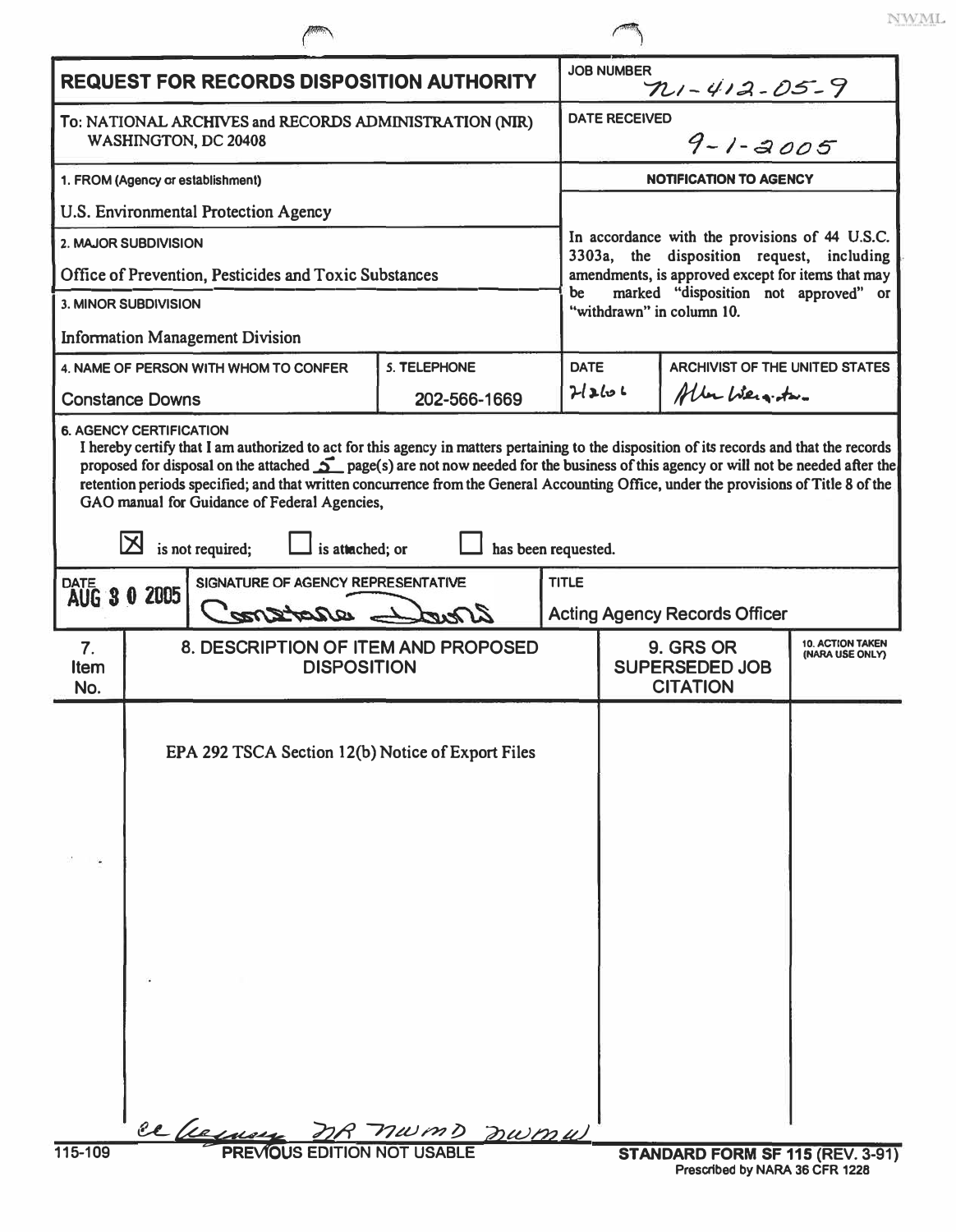**This schedule is under development and MAY NOT be used to retire or destroy records. If you have any questions, please contact the Records Help Desk.** 

# **EPA Records Schedule 292**

**Development: 08/03/2005**

**Title: TSCA Section 12(b) Notice of Export Files** 

**Program: Toxic Substances** 

**Applicability: Headquarters**

**Agency File Code: TOXI 292** 

**NARA Disposal Authority:**

**• Pending**

#### **Description:**

Records contain notification to EPA from various companies of their export or intent to export specific **chemicals or mixtures subject to specified actions taken under Sections 4, 5, 6, and 7 ofthe Toxic Substances Control Act (TSCA). Records also contain related correspondence between EPA and foreign government authorities, other U.S. government agencies, the legal community, industry, or other interested parties.**

Includes notice documents submitted to EPA under Section 12(b) of TSCA. These documents include information regarding the export of specific chemicals or mixtures for which notification is required.

**The program office tracks and controls confidential business information (CBI).**

**Also includes original supporting information, such as the reasons for the submission, details about the** exported product or quantity exported, and specific locations of the exporter. Record contains all **correspondence between EPA and foreign government authorities (e.g., embassies), other U.S. government agencies, the legal community, industry, or other interested parties which document (1)** requests for information relating to section 12(b) of TSCA; (2) letters sent to importing countries informing them of the export or the intended export; (3) computer-generated printouts which are sent to **the EPA Office ofEnforcement and Compliance Assurance ofpossible violations; and (4) correspondence on Prior Informed Consent (PIC) chemicals, notifying importing countries ofthe export or the intended export ofa PIC chemical.** 

#### **Disposition Instructions:**

**Item a: Original notice documents** 

- **Disposable**
- Close file at the end of each calendar year. Destroy when 5 years old.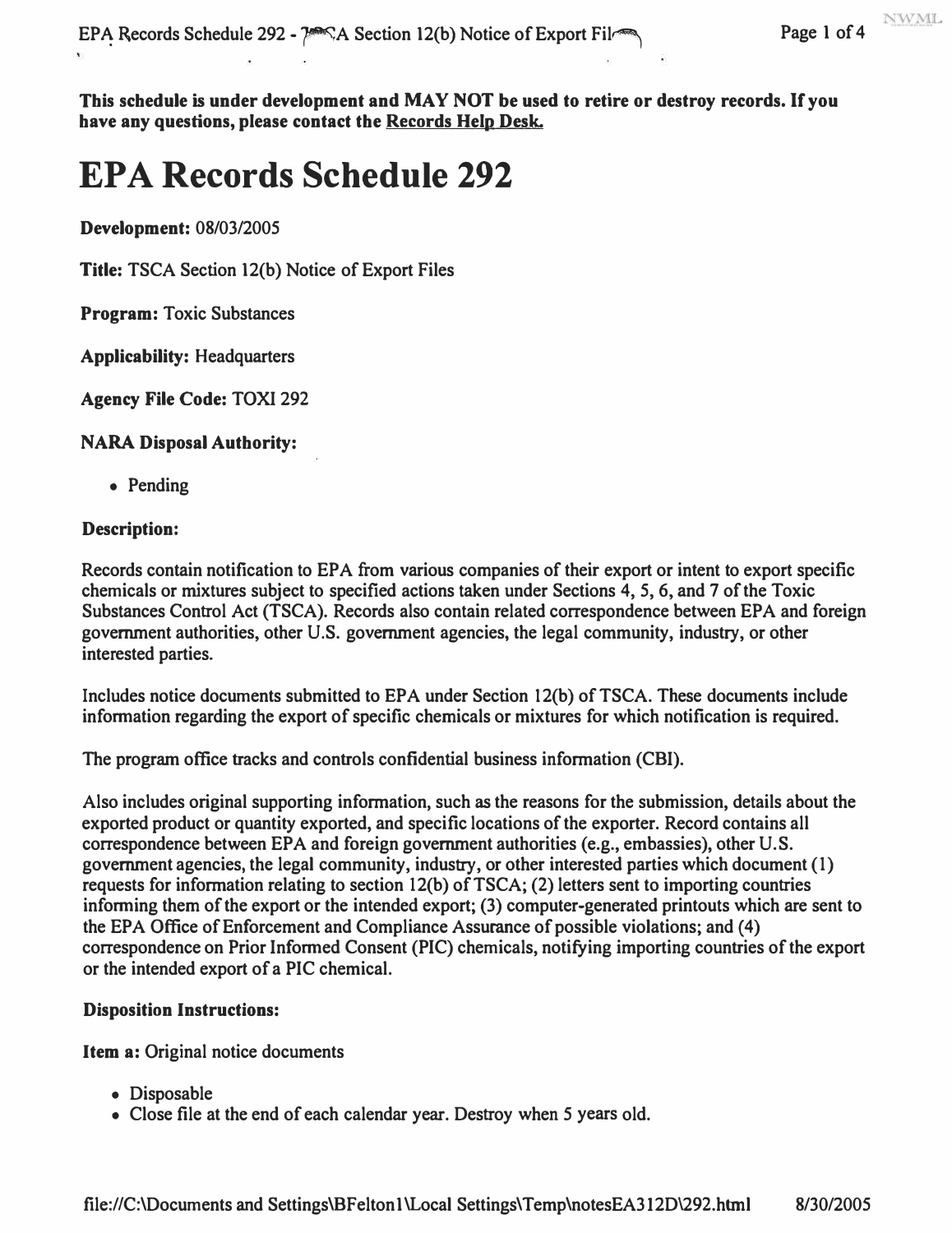**EPA Records Schedule 292 - PACA Section 12(b) Notice of Export Fil** $\rightarrow$  **Page 2 of 4** NWML

**Item b: Tracking and control records** 

- **Disposable**
- **Destroy when** *5* **years old.**

**Item c: Supporting information** 

- **Disposable**
- **Close file at the end of each calendar year. Destroy when** *5* **years old.**

**Item d: Microfilm** 

- **Disposable**
- **Close file at the end of each calendar year. Destroy when** *5* **years old.**

**Item e: Electronic copies created with word processing and electronic mail applications** 

- **Disposable**
- **Delete when record copy is generated.**

**Arrangement: Arranged chronologically by calendar year.** 

**Type of Records: Case files** 

**Format: Electronic, Paper** 

**Functions Supported: Toxic Substances Program** 

# **Specific Restrictions:**

**• Confidential business information** 

# **Specific Legal Requirements:**

- **Toxic Substances Control Act, as amended, 15 U.S.C. Sec. 12(b)**
- **40 CFR, Part 707**

#### **Reasons for Disposition:**

**The retention is based on requirements associated with enforcement-related investigations concerning company compliance with TSCA 12(b) reporting requirements.** 

# **Agency-wide Guidance:**

**As required by 36 CFR 1228.58, records with special restrictions such as confidential business information (CBI) or those exempted from disclosure by statute such as the Privacy Act must be shredded or otherwise definitively destroyed with witnessed disposal for records destroyed by contractors.** 

**The Export Notification Tracking System (ENTS) is covered by EPA 090.**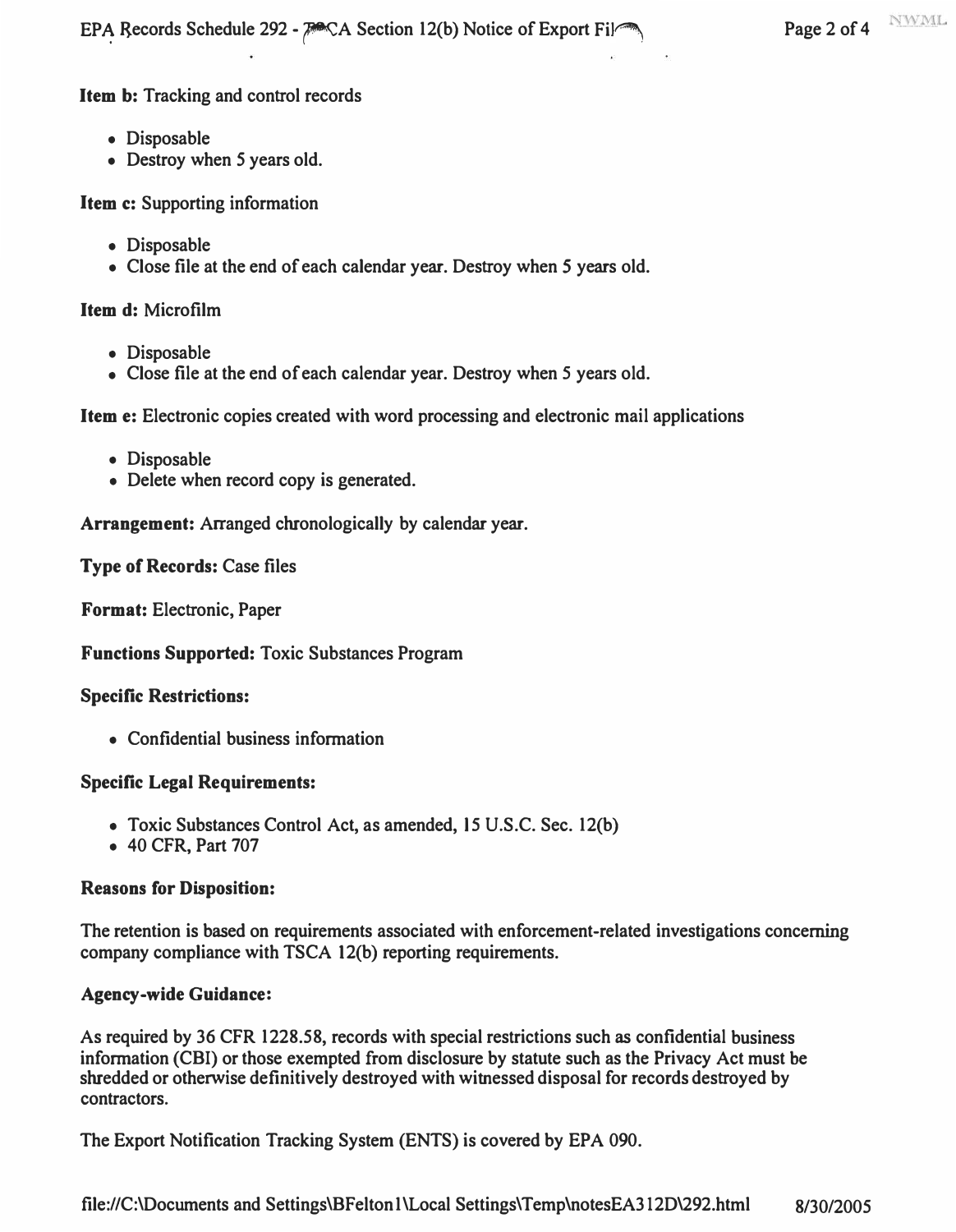# **Program Office Guidance:**

**Information on the confidential business information (CBI) notices submitted to EPA are kept in a logbook. This information includes the CBI document control number, the name of the chemical exported, the country of import, and the date the export notification letter was sent to the foreign government.** 

**Original CBI export notices are maintained in the CBI center and are tracked using the Confidential Business Information Tracking System (CBITS) The CBI center is responsible for maintaining the official CBI export notice records for the time period specified above. Copies of incoming and outgoing CBI export notices that are maintained in the program office can be destroyed when no longer needed in accordance with requirements found in 36 CFR 1228.58.** 

**Official non-confidential export notices are maintained by the program office and must be retained in accordance with the disposition requirements in item a.** 

**Both confidential and non-confidential incoming and outgoing notices are also tracked for inquiries using the TSCA 12{b) Export Notification Tracking System (ENTS) (See EPA 090 - Administrative Support Data Bases). ENTS automatically generates letters to import countries informing them of the export chemical.** 

#### **Custodians:**

**Office of Prevention, Pesticides, and Toxic Substances, Environmental Assistance Division** 

- **Contact: John Alter**
- **Mail Code: 7408M**
- **Telephone: 202-564-8074**
- **Location: EPA East**
- **Inclusive Dates:**
- **Volume on Hand:**
- **Annual Accumulation:**

**Office of Prevention, Pesticides, and Toxic Substances, Information Management Division** 

- **Contact: Vanessa Williams**
- **Mail Code: 7407M**
- **Telephone: 202-564-8957**
- **Location: EPA East**
- **Inclusive Dates:**
- **Volume on Hand:**
- **Annual Accumulation:**

#### **Related Schedules:**

**EPA 090** 

#### **Previous NARA Disposal Authority:**

**EPA Approval Date: Pending**